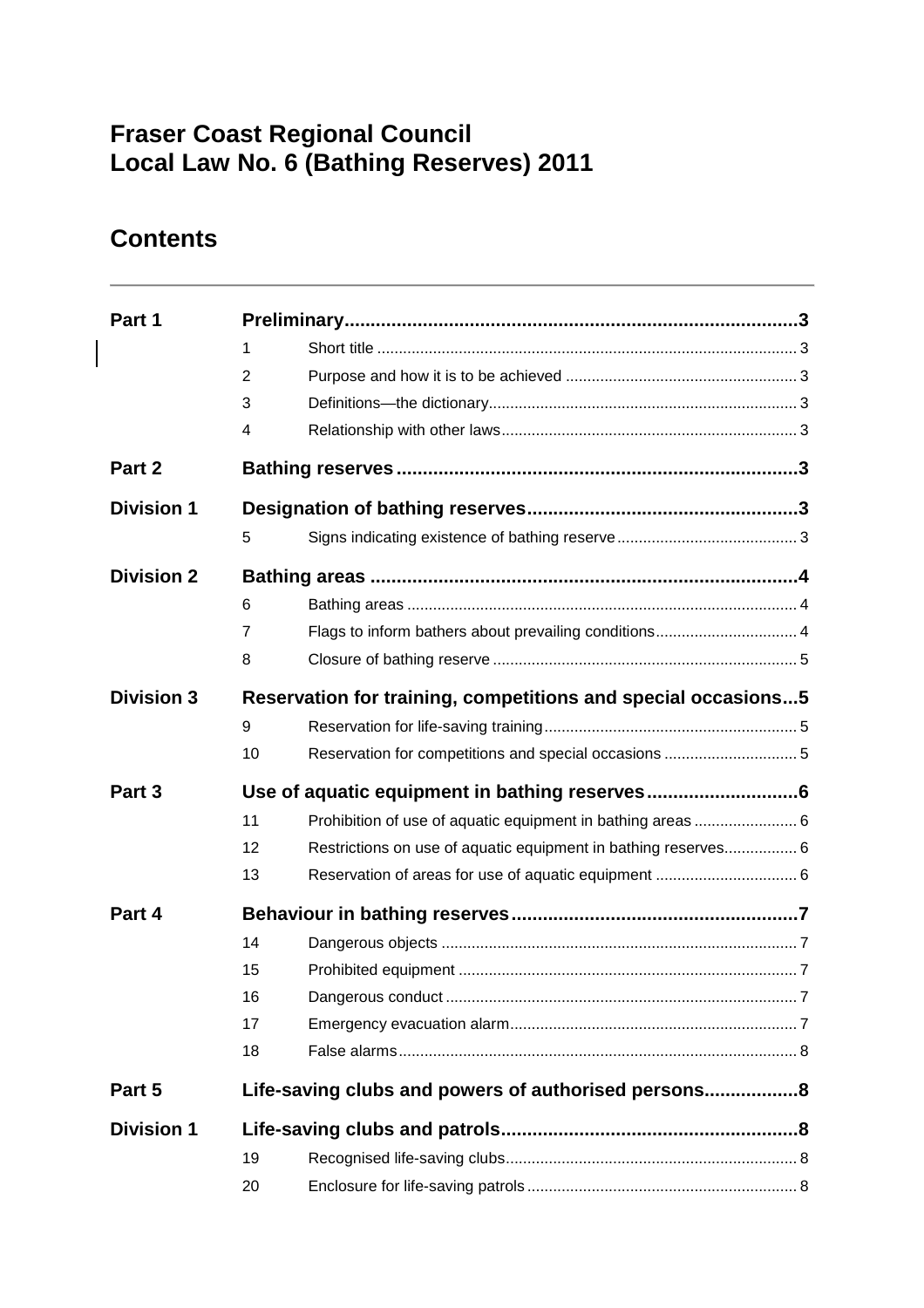|                   | 21 |                                                                       |  |  |  |
|-------------------|----|-----------------------------------------------------------------------|--|--|--|
| <b>Division 2</b> |    |                                                                       |  |  |  |
|                   | 22 |                                                                       |  |  |  |
|                   | 23 |                                                                       |  |  |  |
|                   | 24 |                                                                       |  |  |  |
|                   | 25 | Seizure and detention of dangerous objects and prohibited equipment 9 |  |  |  |
| Part 6            |    |                                                                       |  |  |  |
|                   | 26 |                                                                       |  |  |  |
|                   | 27 |                                                                       |  |  |  |
|                   | 28 |                                                                       |  |  |  |
|                   | 29 |                                                                       |  |  |  |
|                   | 30 |                                                                       |  |  |  |
|                   | 31 |                                                                       |  |  |  |
|                   | 32 |                                                                       |  |  |  |
| Part 7            |    |                                                                       |  |  |  |
|                   | 33 |                                                                       |  |  |  |
|                   | 34 | Obstruction of authorised persons and life-savers 12                  |  |  |  |
|                   | 35 | Interference with flags and life-saving equipment 13                  |  |  |  |
|                   | 36 |                                                                       |  |  |  |
| <b>Schedule</b>   |    |                                                                       |  |  |  |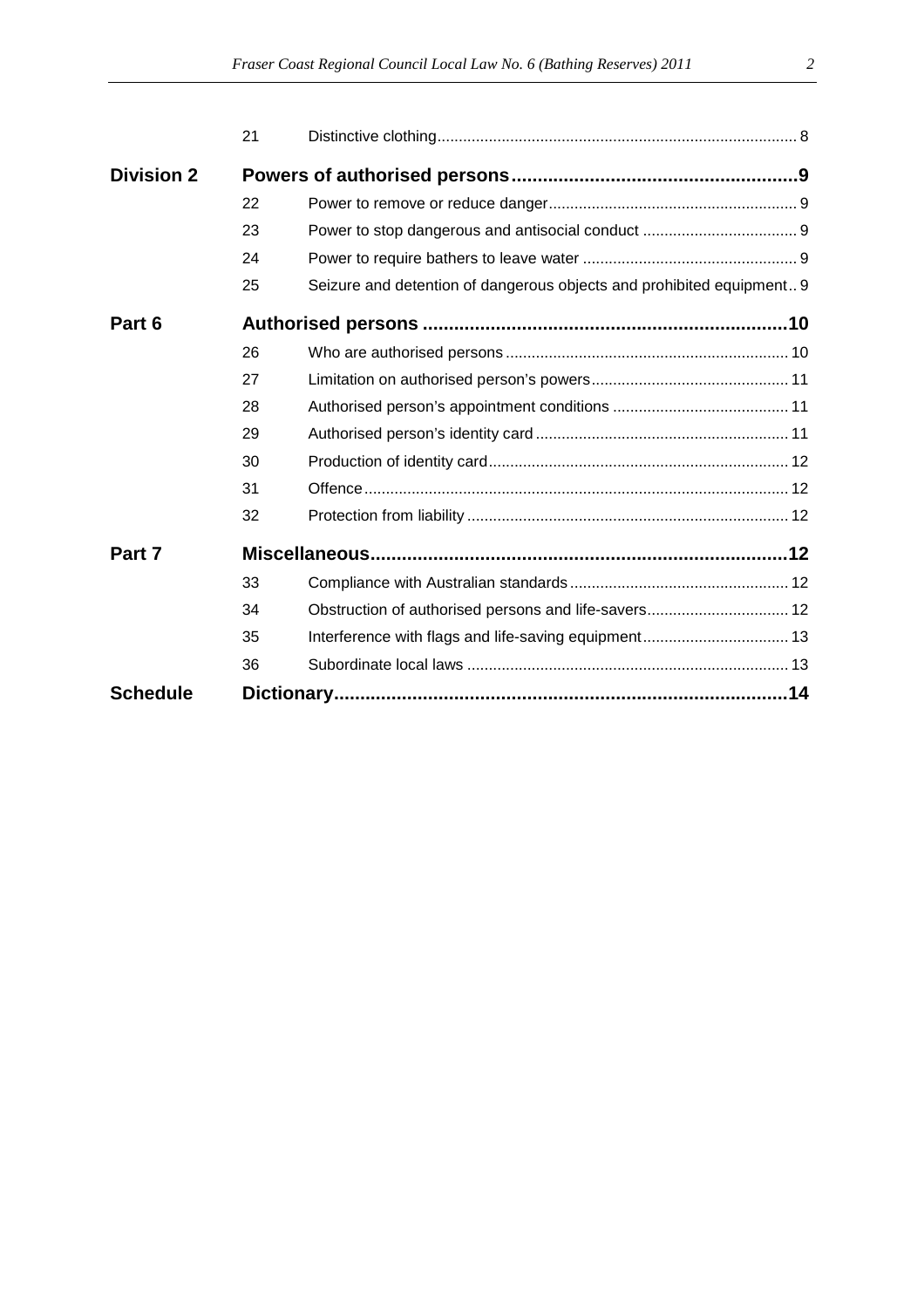# **Part 1 Preliminary**

## **1 Short title**

This local law may be cited as *Local Law No. 6 (Bathing Reserves) 2011.*

## **2 Purpose and how it is to be achieved**

- (1) The purpose of this local law is to enhance the public safety and convenience of bathing reserves placed under the local government's  $control<sup>1</sup>$  through orderly management and regulation of activities within these reserves.
- (2) The purpose is achieved by providing for
	- (a) the designation and management of safe, supervised bathing areas within bathing reserves; and
	- (b) the regulation of conduct and the use of aquatic equipment within bathing reserves; and
	- (c) the assignment of responsibility to life-saving clubs for managing, patrolling and supervising bathing reserves; and
	- (d) the appointment and powers of authorised persons to manage and enforce the regulation of conduct within bathing reserves.

### **3 Definitions—the dictionary**

The dictionary in the schedule defines particular words used in this local law.

## **4 Relationship with other laws<sup>2</sup>**

- (1) This local law is to be read with *Local Law No. 1 (Administration) 2011*.
- (2) However, a reference to an authorised person in *Local Law No. 1 (Administration) 2011* does not include an authorised person appointed under this local law.

## **Part 2 Bathing reserves**

## **Division 1 Designation of bathing reserves**

### **5 Signs indicating existence of bathing reserve**

(1) If the local government proposes to regulate the use of a bathing reserve under this local law, the local government must erect and maintain signs (*reserve signs*) in prominent positions on or adjacent to the foreshore to indicate the existence of the bathing reserve.

 $\overline{a}$ 

 $<sup>1</sup>$  As declared by gazette notice under the Act.</sup>

 $2$  This local law and any subordinate local law made under it do not apply to the extent of any inconsistency with a law of the State or the Commonwealth. See the Act, section 27.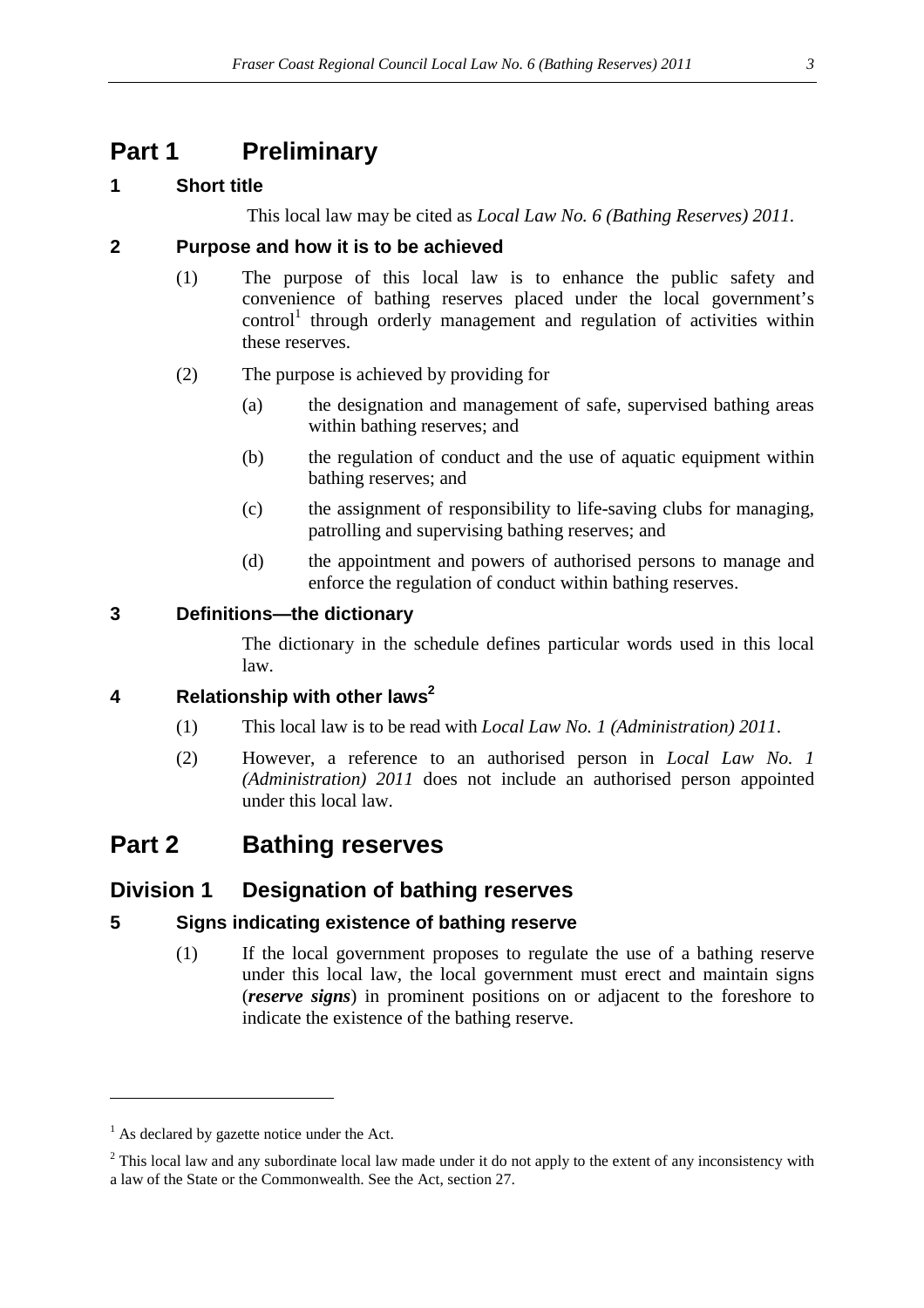- (2) Reserve signs must be erected at the lateral boundaries of the bathing reserve indicating the position of the boundaries.
- (3) The signs must face both seawards and shorewards.

## **Division 2 Bathing areas**

## **6 Bathing areas**

- (1) An authorised person may mark out an area (a *bathing area*) within a bathing reserve.
- (2) The area selected as a bathing area must be the part of the bathing reserve that is, in the authorised person's opinion, the safest and most suitable for bathing in view of the prevailing conditions.
- (3) The bathing area is marked out by placing 2 patrol flags at different points on or adjacent to the foreshore.
- (4) The bathing area consists of the area defined by—
	- (a) an imaginary line between the 2 patrol flags; and
	- (b) lateral boundaries extending seaward from each patrol flag at right angles from the imaginary line; and
	- (c) an outer boundary parallel to, and 200 metres to the seaward side of, the imaginary line.
- (5) Where the boundary of the bathing reserve is less than 200 metres to the seaward side of an imaginary line between the 2 patrol flags, then the boundary of the bathing area shall be the outer boundary of the bathing reserve.
- (6) An authorised person may, in view of prevailing conditions, change the boundaries of a bathing area by changing the position of the patrol flags.
- (7) Patrol flags must not be exhibited if the bathing area is not under surveillance by a life-saving patrol.

### **7 Flags to inform bathers about prevailing conditions**

- (1) This section applies if—
	- (a) an authorised person has marked out a bathing area under section 6; and
	- (b) in the authorised person's opinion, there are potentially hazardous conditions prevailing within the bathing area.
- (2) The authorised person must exhibit in a prominent position on or adjacent to the foreshore a yellow flag warning bathers of the potentially hazardous conditions.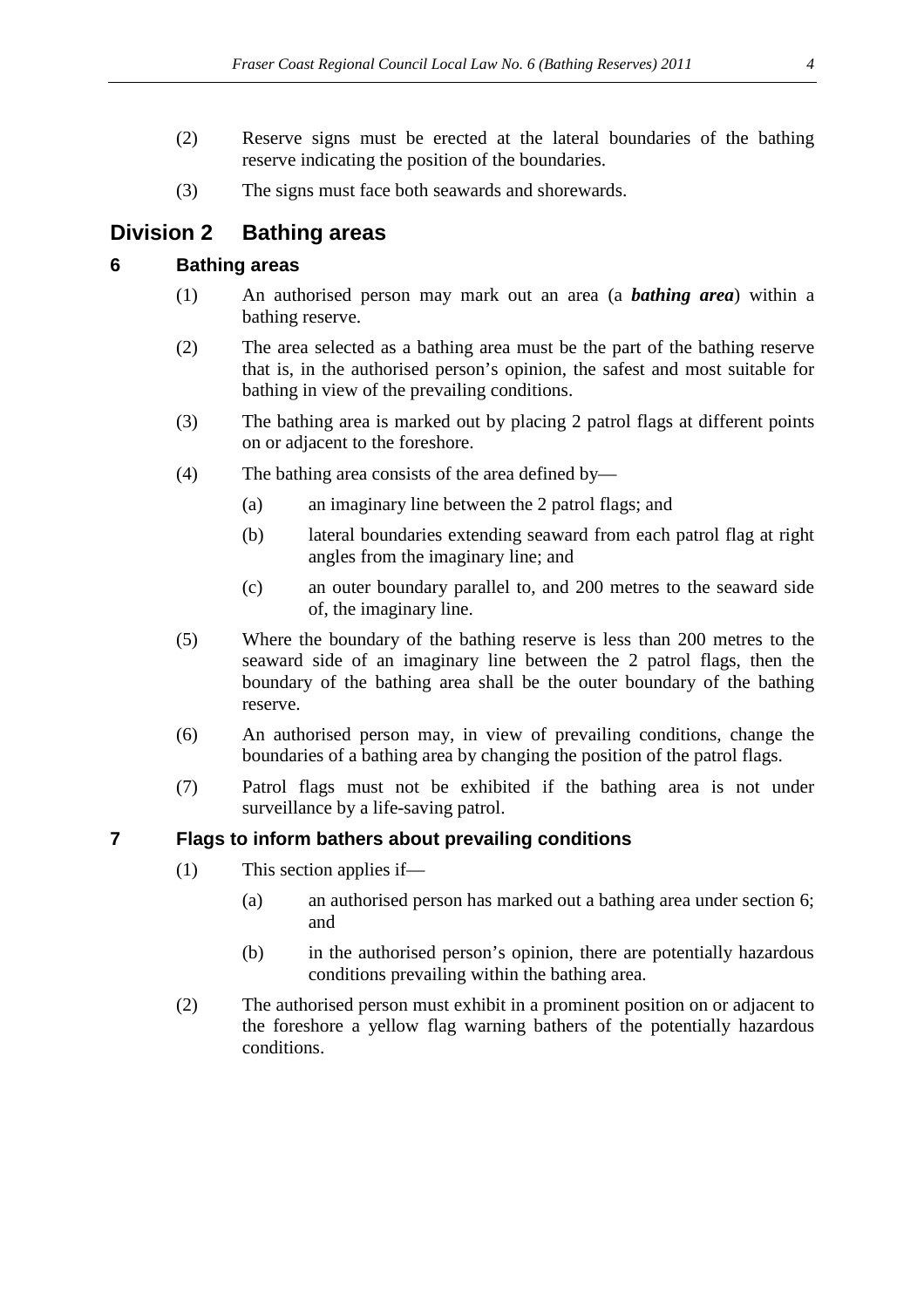#### **8 Closure of bathing reserve**

(1) An authorised person may close a bathing reserve or part of a bathing reserve to bathing by erecting a red flag in a prominent position on or adjacent to the foreshore.<sup>3</sup>

*Example—* 

The authorised person may close the bathing reserve if the prevailing conditions pose a risk to the lives of members of the public bathing in the reserve.

- (2) If patrol flags marking out a bathing area have been placed in position, the patrol flags must be removed on closure of the bathing reserve or a part of the bathing reserve in which the bathing area is situated.
- (3) A person must not bathe in a bathing reserve or part of a bathing reserve while the reserve or the relevant part of the reserve is closed to bathing.

Maximum penalty for subsection (3)—20 penalty units.

## **Division 3 Reservation for training, competitions and special occasions**

#### **9 Reservation for life-saving training**

 $\overline{a}$ 

- (1) An authorised person may—
	- (a) temporarily set apart the whole or a part of a bathing reserve for life-saving training; and
	- (b) impose restrictions on access to the area set apart.
- (2) However an authorised person may not set apart any part of a bathing reserve for life-saving training exclusively.
- (3) An area set apart under this section, and the restrictions applying to access, must be clearly indicated by signs erected in prominent positions on the bathing reserve.

#### **10 Reservation for competitions and special occasions**

- (1) For the purposes of *Local Law No.1 (Administration) 2011*, section 5(b), it is a prescribed activity<sup>4</sup> to-
	- (a) set apart a bathing reserve or a part of a bathing reserve for lifesaving training on an exclusive basis; or
	- (b) use any part of a bathing reserve for the conduct of a surfing competition, a life-saving competition or another aquatic activity.
- (2) Where an approval for an activity mentioned in subsection (1) permits restrictions on access to any part of a bathing reserve, the area set apart for

<sup>&</sup>lt;sup>3</sup> Although this local law does not require strict compliance with Australian Standard No. 2416 (Design and Application of Water Safety Signs), that standard should, where practicable, be complied with.

<sup>4</sup> *Local Law No.1 (Administration) 2011*, section 6, creates an offence for a person to undertake a prescribed activity without a current approval granted by the local government. Section 7 requires that the approval be obtained under part 2 of that local law.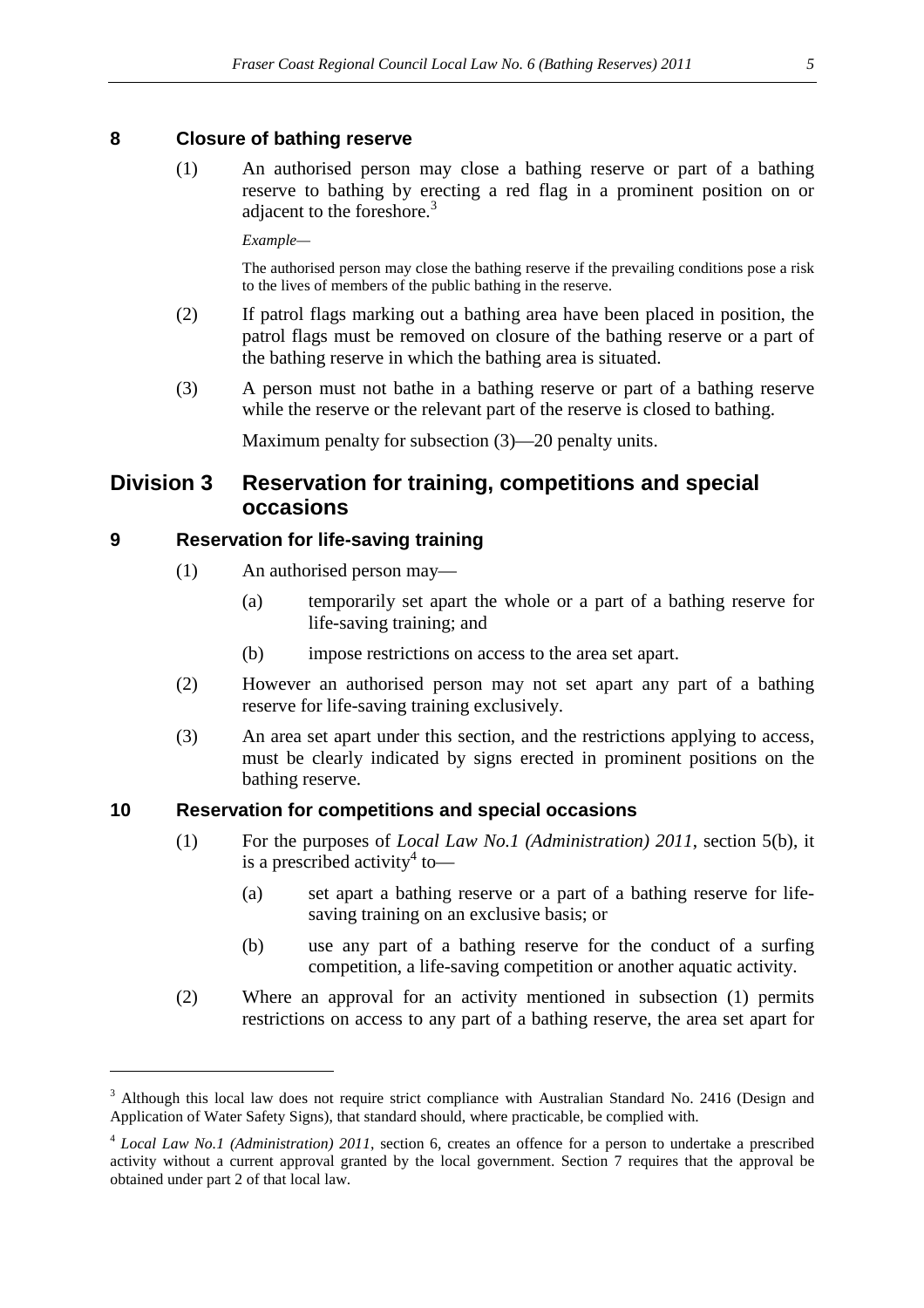the activity and the restrictions applying to access must be clearly indicated by signs erected in prominent positions on the bathing reserve.

(3) A person must not contravene a restriction on access imposed under this section.

Maximum penalty for subsection (3)—20 penalty units.

# **Part 3 Use of aquatic equipment in bathing reserves**

## **11 Prohibition of use of aquatic equipment in bathing areas**

(1) A person must not use aquatic equipment in a bathing area.

Maximum penalty for subsection (1)—20 penalty units.

- (2) However—
	- (a) this section does not prevent the use of aquatic equipment if its use at a place within a bathing reserve is authorised under another law; and
	- (b) a rubber float or board that does not give rise to risk of injury to other bathers may be used in a bathing area; and
	- (c) if an authorised person authorises the use of other aquatic equipment in a bathing area, the equipment may be used subject to conditions fixed by the authorised person when giving the authorisation; and
	- (d) life-saving equipment may be used in a bathing area by members of a life-saving patrol for surveillance of the bathing area or to assist bathers in distress.

### **12 Restrictions on use of aquatic equipment in bathing reserves**

- (1) The local government may, by subordinate local law, prohibit or restrict the use of aquatic equipment or a specified class of aquatic equipment within a bathing reserve or a particular part of a bathing reserve.
- (2) Notice of a prohibition or restriction imposed under this section must be included on the reserve signs or on notices adjacent to the reserve signs.
- (3) A person must not use aquatic equipment in contravention of a prohibition or restriction imposed under this section unless authorised to do so by an authorised person under section 13, or authorised under another law.

Maximum penalty for subsection (3)—20 penalty units.

### **13 Reservation of areas for use of aquatic equipment**

- (1) An authorised person may temporarily set apart a particular part of a bathing reserve for the use of aquatic equipment of a particular type.
- (2) A part of the bathing reserve set apart under this section must be defined by signs and flags or in some other way that clearly indicates the relevant part of the reserve and the use for which it is set apart.
- (3) If a part of a bathing reserve is set apart for the use of aquatic equipment of a particular type under this section, a person must not—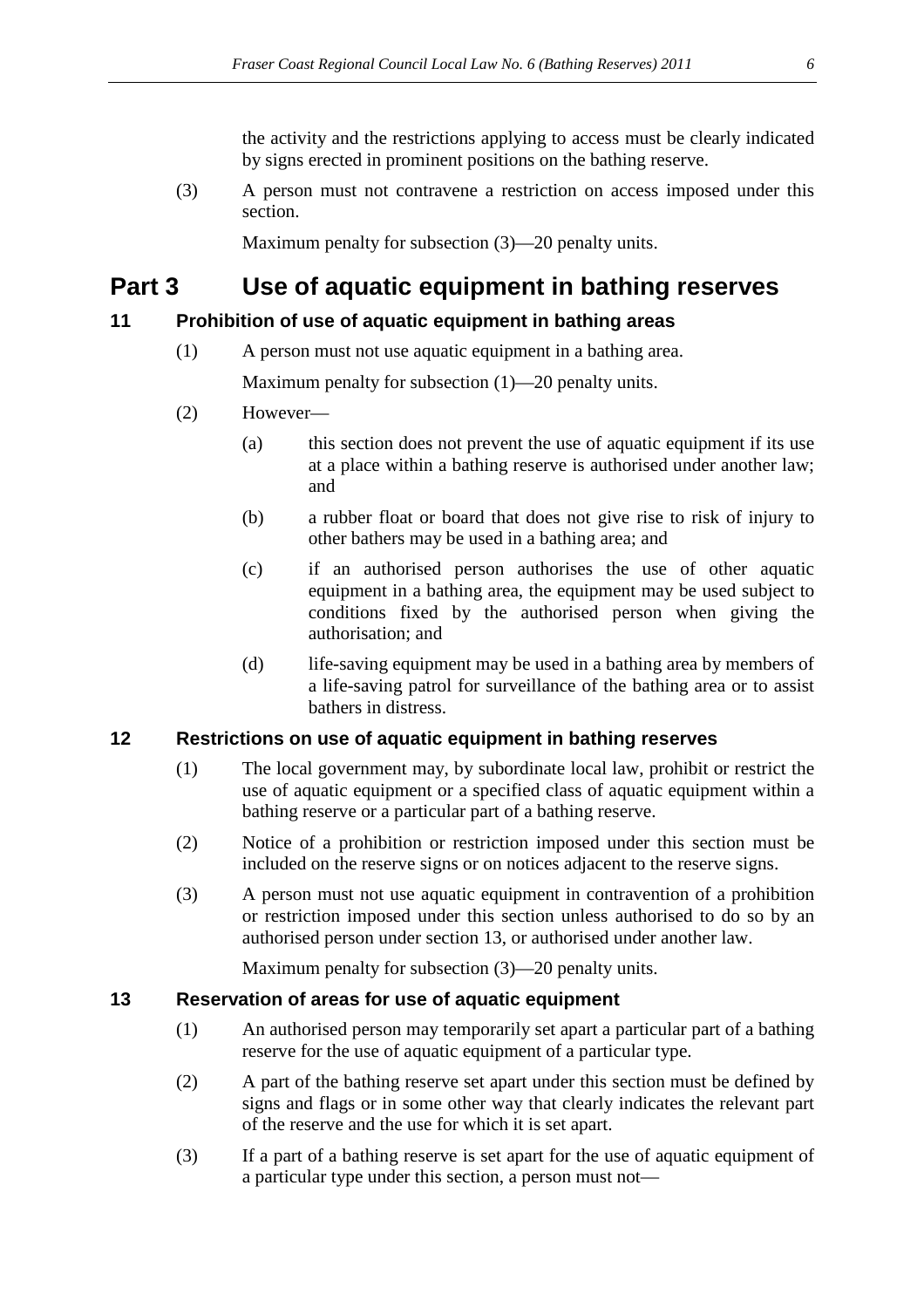- (a) use aquatic equipment of the relevant type in the bathing reserve outside the part of the reserve set apart for its use; or
- (b) use aquatic equipment, in the relevant part of the reserve, that is not of the type for which the relevant part of the reserve is set apart.

Maximum penalty for subsection (3)—20 penalty units.

# **Part 4 Behaviour in bathing reserves**

## **14 Dangerous objects**

(1) A person must not bring an item of aquatic equipment or other object into a bathing reserve, or use aquatic equipment or anything else in a bathing reserve, if the item or object is dangerous.

Maximum penalty for subsection (1)—20 penalty units.

(2) This section does not apply to life-saving equipment used by members of a life-saving patrol for surveillance of the bathing reserve or to assist bathers in distress.

## **15 Prohibited equipment**

(1) A person must not have prohibited equipment in a bathing reserve.

Maximum penalty for subsection  $(1)$ —20 penalty units.

- (2) However, this section does not apply in circumstances excluded under a subordinate local law from the application of this section.
- (3) In this section—

#### *prohibited equipment* means—

- (a) a spear gun; or
- (b) a fishing spear; or
- (c) another object classified as prohibited equipment under a subordinate local law for this paragraph.

### **16 Dangerous conduct**

A person must not use aquatic equipment or anything else in a bathing reserve in a way that creates a risk to the safety of others.

Maximum penalty—20 penalty units.

## **17 Emergency evacuation alarm**

- (1) If an emergency evacuation alarm is given, a person within a bathing reserve—
	- (a) must leave the water as soon as practicable; and
	- (b) must not enter or re-enter the water until the all-clear is given.

Maximum penalty for subsection (1)—20 penalty units.

- (2) An emergency evacuation alarm is given by—
	- (a) the prolonged ringing of a bell or sounding of a siren; and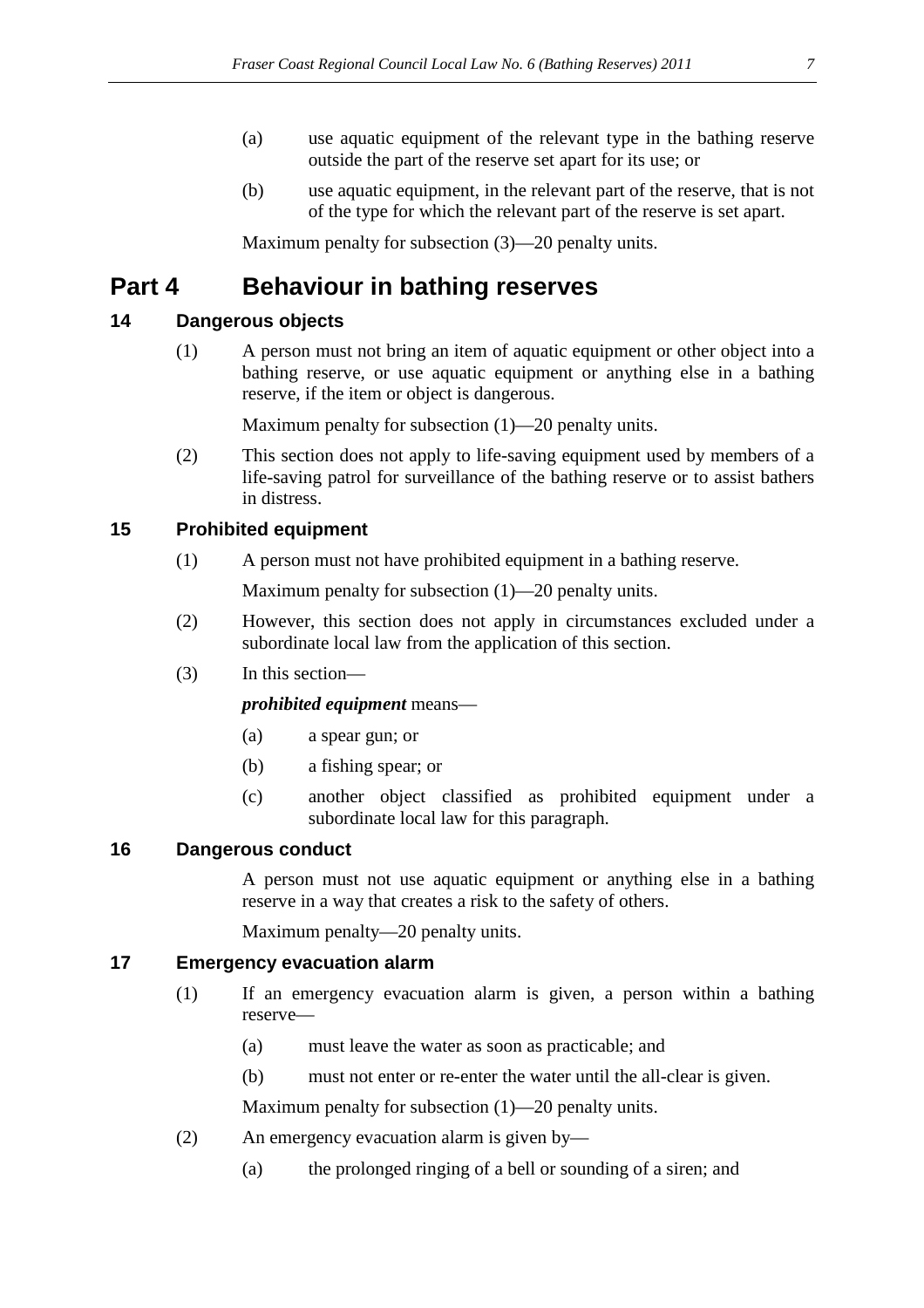- (b) the exhibition of a red flag.
- (3) The all-clear is given by—
	- (a) a short ringing of the bell or sounding of the siren; and
	- (b) the replacement of the red flag by a yellow flag.
- (4) An emergency evacuation and the all-clear may also be given in ways recognised by SLSQ.

*Example—* 

The emergency evacuation alarm may be given by holding up a red and white quartered flag and the all-clear may be given by taking down the flag when the danger has passed.

#### **18 False alarms**

A person must not, without the authority of an authorised person—

- (a) give an emergency evacuation alarm or do anything likely to be reasonably interpreted as an emergency evacuation alarm; or
- (b) give the all-clear after an emergency evacuation alarm or do anything likely to be reasonably interpreted as the all-clear after an emergency evacuation alarm.

Maximum penalty—50 penalty units.

## **Part 5 Life-saving clubs and powers of authorised persons**

### **Division 1 Life-saving clubs and patrols**

#### **19 Recognised life-saving clubs**

- (1) The local government may, after consultation with interested life-saving clubs, assign to a life-saving club the responsibility for patrolling a bathing reserve or a particular part of a bathing reserve.
- (2) The responsibility—
	- (a) may be assigned on conditions the local government considers appropriate; and
	- (b) may only be assigned with the agreement of the club to which the responsibility is assigned.

#### **20 Enclosure for life-saving patrols**

A recognised life-saving club may, with the local government's written approval, enclose a part of a bathing reserve for the exclusive use of members of life-saving patrols.

#### **21 Distinctive clothing**

A member of a life-saving patrol must wear a distinctive uniform appropriate to the member's rank in a design approved by SLSQ.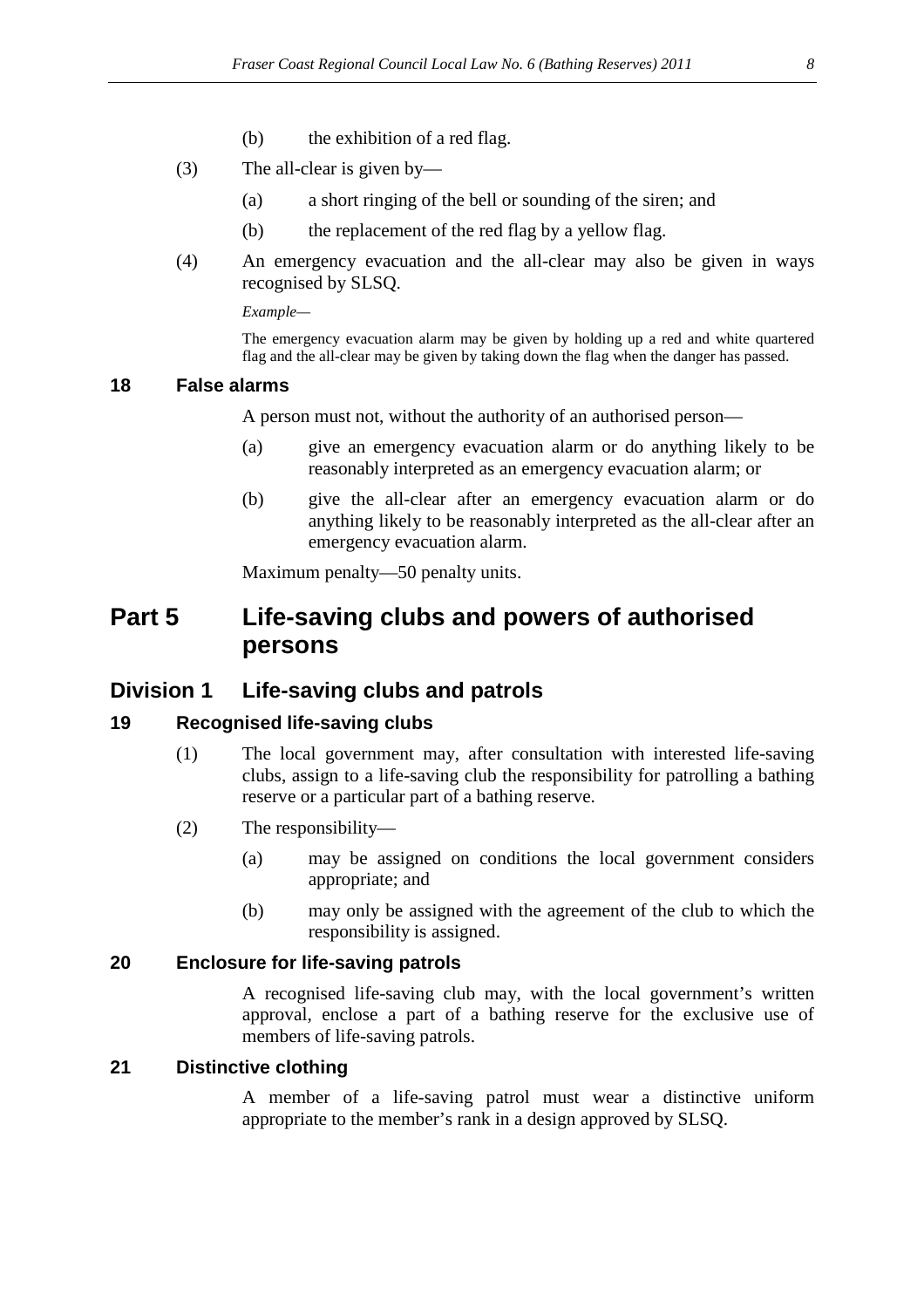## **Division 2 Powers of authorised persons**

#### **22 Power to remove or reduce danger**

(1) If a person brings a dangerous object or dangerous item of aquatic equipment onto a bathing reserve, an authorised person may direct the person to take specified action to remove or reduce the danger posed by the object or item.

*Example—* 

If a person brings a beach umbrella onto a bathing reserve and the umbrella appears likely to blow away, an authorised person might direct the person to take specified action to secure the umbrella.

(2) A person must comply with a direction under this section.

Maximum penalty for subsection (2)—20 penalty units.

#### **23 Power to stop dangerous and antisocial conduct**

- (1) If a person behaves in a bathing reserve in a way that endangers the safety of the person or someone else, or causes a nuisance to someone else, an authorised person may direct the person to stop the behaviour.
- (2) A person must comply with a direction under this section.

Maximum penalty for subsection (2)—20 penalty units.

#### **24 Power to require bathers to leave water**

- (1) An authorised person may give a direction to a bather to leave the water if—
	- (a) the bathing reserve, or the relevant part of the bathing reserve, is closed to bathing; or
	- (b) an emergency evacuation alarm has been given; or
	- (c) there is some other risk to the bather's safety.
- (2) A person must comply with a direction under this section.

Maximum penalty for subsection (2)—20 penalty units.

#### **25 Seizure and detention of dangerous objects and prohibited equipment**

- (1) This section applies if, in a bathing reserve, a person—
	- (a) possesses, uses or has used a dangerous object or dangerous item of aquatic equipment; or
	- (b) uses or has used an object in a dangerous way; or
	- (c) has prohibited equipment.
- (2) An authorised person may seize the object, item or equipment (the *seized thing*).
- (3) The authorised person must give the person from whom the seized thing is taken a receipt—
	- (a) stating the nature of the seized thing; and
	- (b) stating the date and time of seizure; and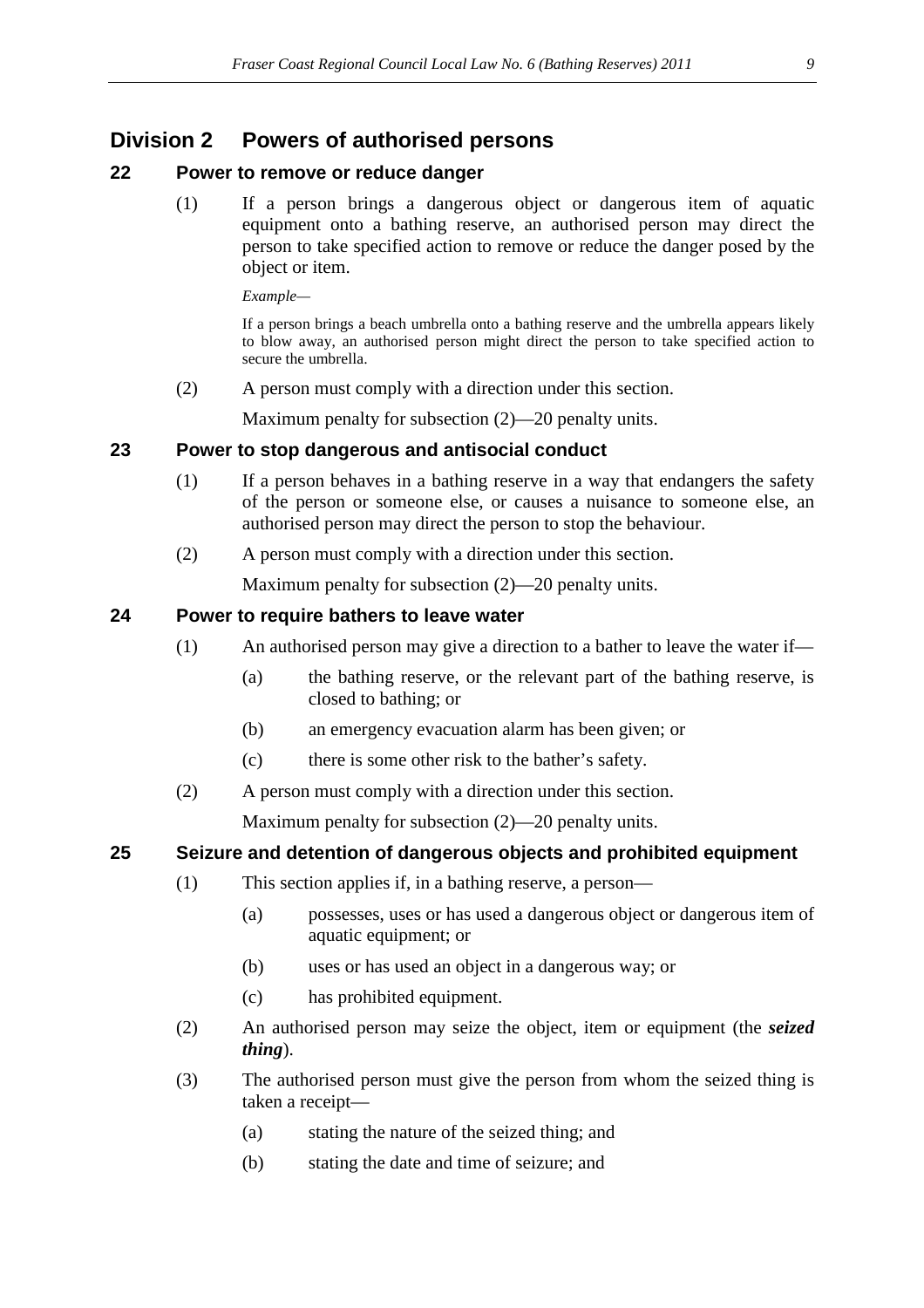- (c) stating a period (which must be at least 1 hour and not more than 6 months) for which the seized thing is to be detained; and
- (d) stating a place where the seized thing may be reclaimed.
- (4) The seized thing must, if not reclaimed on the day on which it was seized, be delivered into the custody of the local government or the life-saving club of which the authorised person is a member.
- (5) The local government or the relevant life-saving club must take all reasonable measures to ensure the safe custody of the seized thing.
- (6) At the conclusion of the period fixed for its detention under subsection (3)(c), if the seized thing is in the custody of a life-saving club it must be delivered into the custody of the local government.
- (7) At the conclusion of the period fixed for its detention under subsection (3)(c), the seized thing must be dealt with by the local government as an impounded item under *Local Law No.1 (Administration) 2011*, section 37*.*

## **Part 6 Authorised persons**

### **26 Who are authorised persons**

- (1) The following persons are authorised persons for this local law—
	- (a) a person who is an authorised person under a subordinate local law for this paragraph;
	- (b) a person appointed as an authorised person for this local law under this section.

*Example for paragraph (a)—* 

- The subordinate local laws might provide that a person who holds a particular rank in a life-saving patrol is an authorised person.
- The subordinate local laws might provide that a life guard or a beach inspector is, while he or she holds that position, an authorised person.
- (2) A local government may appoint any of the following persons as authorised persons for this local law
	- (a) employees of the local government;
	- (b) other persons who are eligible for appointment as authorised persons under the Act.<sup>5</sup>
- (3) An appointment of a person as an authorised person under this section must state the provisions of this local law for which the person is appointed as an authorised person.
- (4) A local government may appoint a person as an authorised person under this section only if
	- (a) the local government considers the person has the necessary expertise or experience for the appointment; or

 $\overline{a}$ 

 $<sup>5</sup>$  See the Act, chapter 6, part 6.</sup>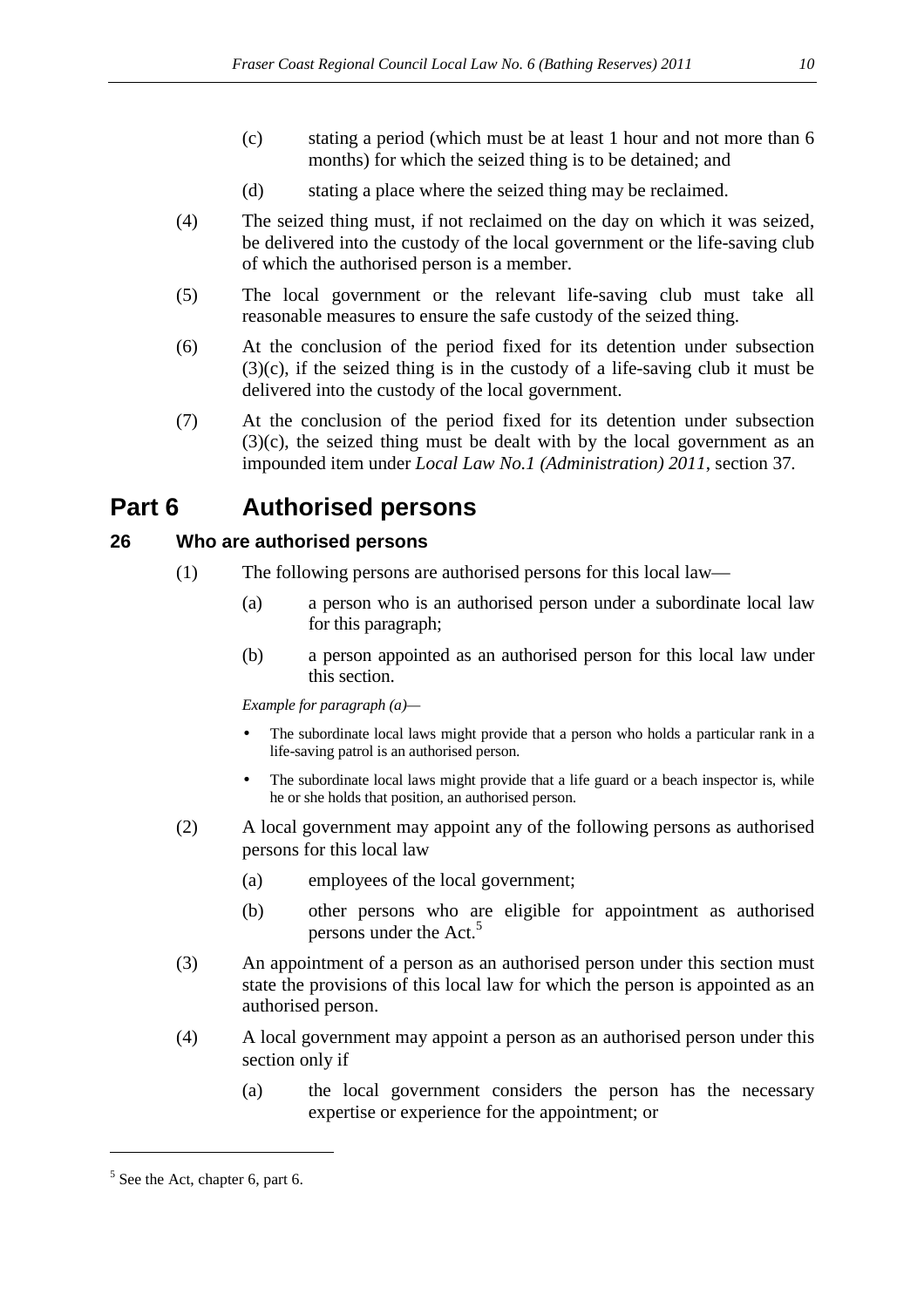(b) the person has satisfactorily finished training approved by the local government for the appointment.

### **27 Limitation on authorised person's powers**

An authorised person's powers may be limited in the person's instrument of appointment or under a subordinate local law for this section.

#### **28 Authorised person's appointment conditions**

- (1) An authorised person holds office on the conditions stated in the instrument of appointment or a subordinate local law for this subsection.
- (2) An authorised person—
	- (a) if the instrument or subordinate local law provides for a term of appointment—ceases holding office at the end of the term; and
	- (b) if appointed as an authorised person under section  $26(1)(b)$ —may resign by signed notice of resignation given to the local government; and
	- (c) if the person holds a particular rank or position, and is an authorised person under a subordinate local law because he or she holds the relevant rank or position—ceases holding office as an authorised person on ceasing to hold the relevant rank or position; and
	- (d) if the conditions of appointment provide—ceases holding office as an authorised person on ceasing to hold another office stated in the appointment conditions (the *main office*).
- (3) However, an authorised person may not resign from the office of authorised person (the *secondary office*) under subsection (2)(b) if a condition of the authorised person's employment in the main office requires the authorised person to hold the secondary office.

### **29 Authorised person's identity card**

- (1) Each authorised person must hold an identity card issued by the local government or a recognised life-saving club.
- (2) An identity card issued by the local government must—
	- (a) contain a recent photograph of the authorised person; and
	- (b) be signed by the authorised person; and
	- (c) identify the person as an authorised person for the local government; and
	- (d) include an expiry date.
- (3) An identity card issued by a recognised life-saving club must—
	- (a) contain a recent photograph of the authorised person or state the authorised person's date of birth; and
	- (b) be signed by the authorised person; and
	- (c) identify the person as an authorised person for the life-saving club; and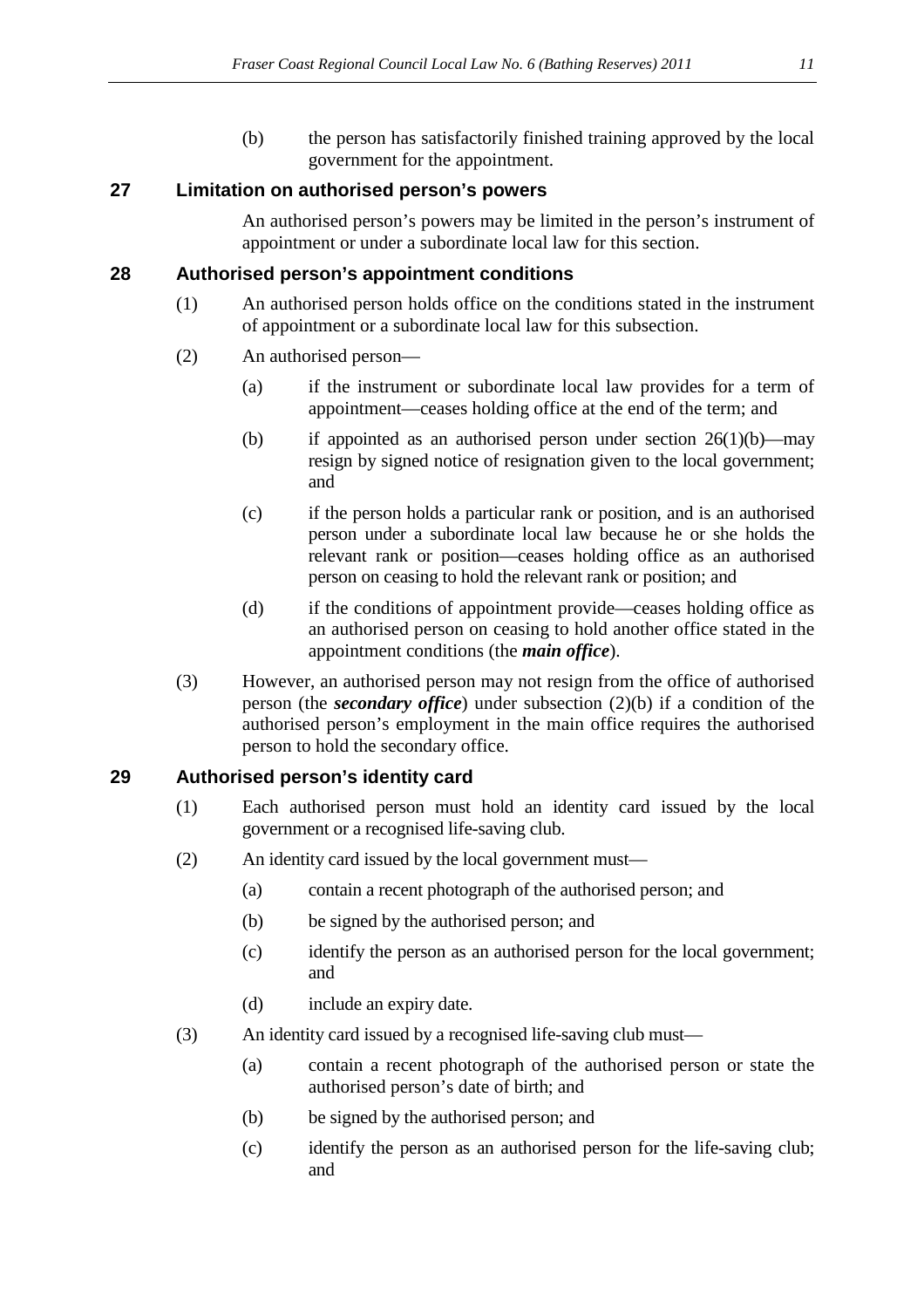- (d) include an expiry date.
- (4) A person who ceases to be an authorised person must return the person's identity card to the local government or the life-saving club that issued it within 21 days after the person ceases to be an authorised person.

Maximum penalty for subsection (4)—10 penalty units.

(5) This section does not prevent the giving of a single identity card to a person for this part and for other purposes.

#### **30 Production of identity card**

- (1) An authorised person may exercise a power in relation to someone else (the *other person*) only if the authorised person—
	- (a) first produces his or her identity card for the other person's inspection; or
	- (b) has the identity card displayed so it is clearly visible to the other person.
- (2) However, if for any reason it is not practicable to comply with subsection (1), the authorised person must produce the identity card for the other person's inspection at the first reasonable opportunity.

#### **31 Offence**

A person must not pretend to be an authorised person or a member of a lifesaving patrol.

Maximum penalty—50 penalty units.

### **32 Protection from liability**

- (1) This section applies to—
	- (a) an authorised person; and
	- (b) a person acting under the direction of an authorised person.
- (2) The person does not incur civil liability for an act done or omission made honestly and without negligence under this local law.
- (3) A liability that would, apart from this section, attach to the person attaches instead to the local government.

## **Part 7 Miscellaneous**

### **33 Compliance with Australian standards**

- (1) The flags and signs to be used for the purposes of this local law should comply with any relevant Australian Standard issued or approved by the Standards Association of Australia.
- (2) However, non-compliance with an applicable standard does not invalidate anything done under this local law.

### **34 Obstruction of authorised persons and life-savers**

(1) A person must not obstruct an authorised person or a member of a lifesaving patrol in the conduct of their duties.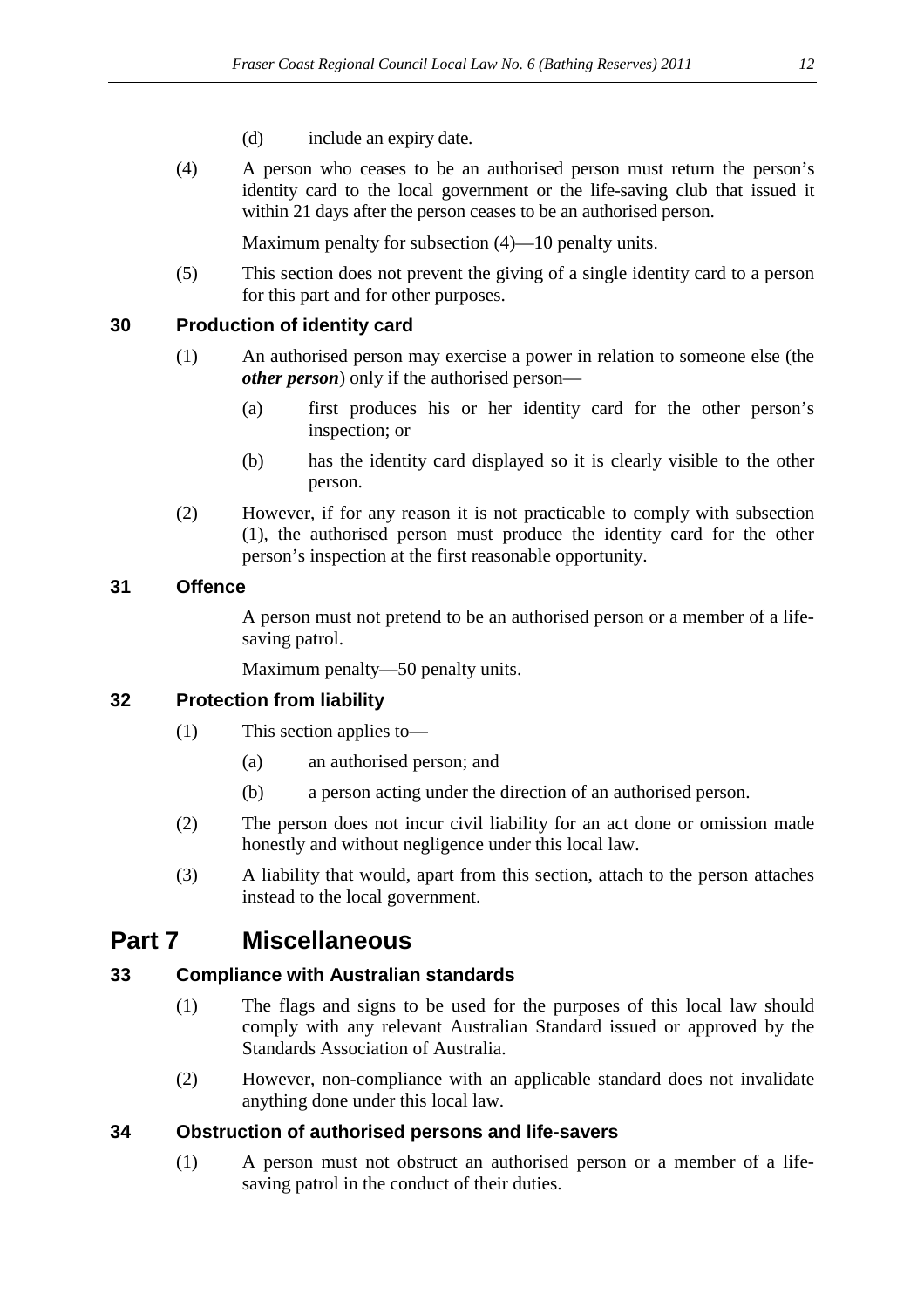Maximum penalty for subsection (1)—50 penalty units.

(2) A person must not use insulting or abusive language to an authorised person or a member of a life-saving patrol.

Maximum penalty for subsection (2)—20 penalty units.

## **35 Interference with flags and life-saving equipment**

(1) A person must not, without the approval of an authorised person, damage, destroy or interfere with a sign or flag erected or placed under this local law.

Maximum penalty for subsection (1)—50 penalty units.

(2) A person must not, without the approval of an authorised person, interfere with life-saving equipment on a bathing reserve.

Maximum penalty for subsection (2)—50 penalty units.

#### **36 Subordinate local laws**

The local government may make subordinate local laws about—

- (a) prohibiting or restricting the use of aquatic equipment; $6$  or
- (b) the classification of objects as prohibited equipment;<sup>7</sup> or
- (c) the circumstances in which a person may have prohibited equipment in a bathing reserve;<sup>8</sup> or
- (d) the appointment of authorised persons for this local law;  $9^{\circ}$  or
- (e) the limitation of an authorised person's powers; $^{10}$  or
- (f) conditions of office for authorised persons.<sup>11</sup>

 $\overline{a}$ 

 $8$  See section 15(2).

 $6$  See section 12(1).

 $7$  See section 15(3).

 $9^9$  See section 26(1)(a).

 $10$  See section 27.

 $11$  See section 28(1).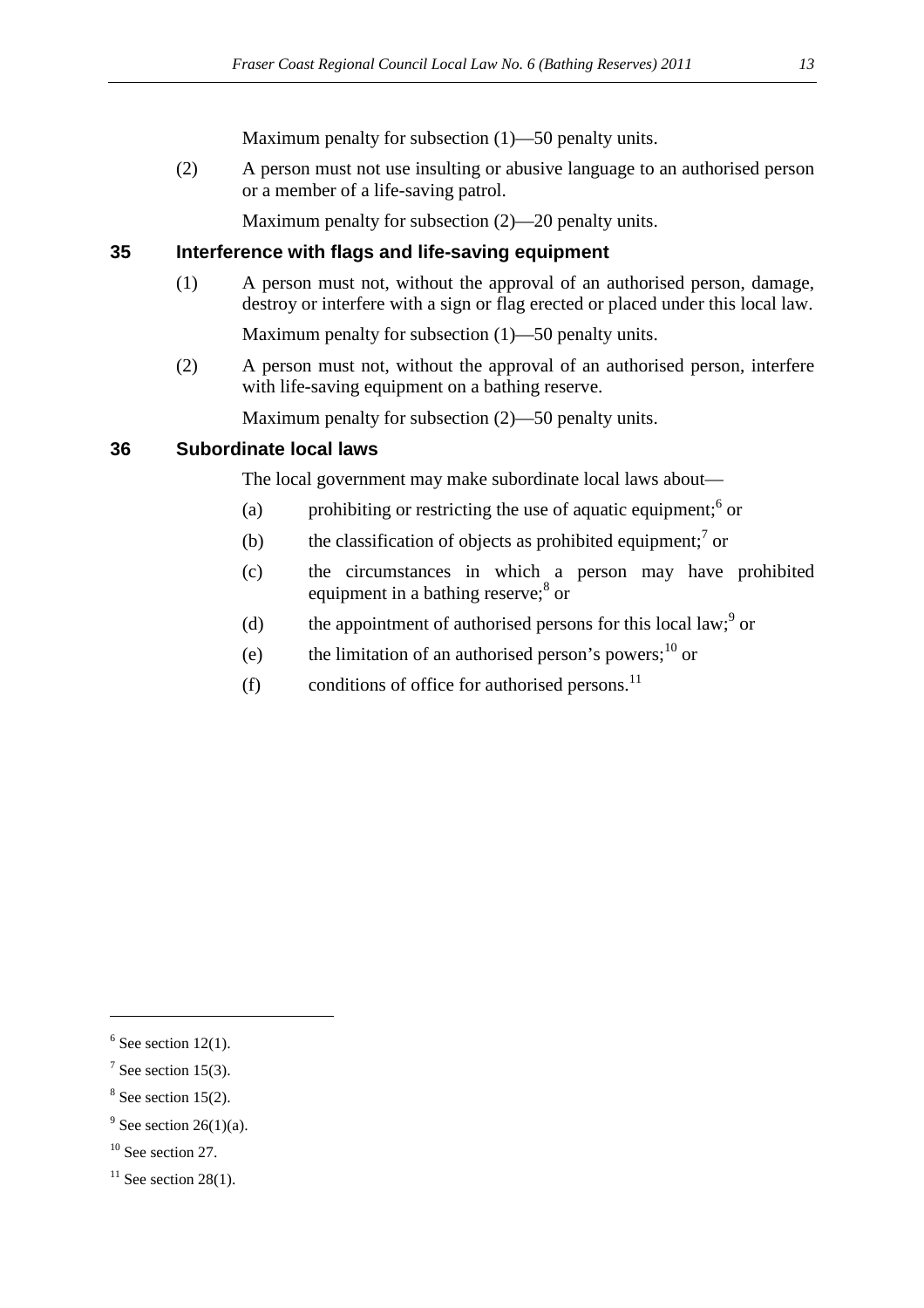# **Schedule Dictionary**

section 3

#### *aquatic equipment* means*—*

- (a) a boat or vessel; or
- (b) a surf ski; or
- (c) a jet ski; or
- (d) a surf board; or
- (e) a sail board; or
- (f) a body board; or
- (g) another device (whether motorised or not) for use on or in water to carry a person or thing across or through water or for recreational use in water.

*authorised person* means a person who is an authorised person for this local law under part 6.

**bathing** includes all activities involving the immersion or partial immersion of the body in water.

*bathing area* see section 6.

**bathing reserve** means a part of the seashore, adjacent land under the sea, and sea placed under the control of the local government as a bathing reserve under the Act.

*dangerous item of aquatic equipment* means an item of aquatic equipment that is of such a nature that, in the absence of care or precaution in its use or management, the life, safety or health of any person may be endangered.

*Examples of dangerous items of aquatic equipment—* 

- A surfboard with sharp or broken edges.
- A boat with projections liable to cause injury to bathers.

*dangerous object* means an object that is of such a nature that, in the absence of care or precaution in its use or management, the life, safety or health of any person may be endangered.

#### *life-saving club* means a body—

- (a) affiliated with—
	- (i) Surf Life Saving Queensland Inc (SLSQ); or
	- (ii) the Head Centre of the Royal Life Saving Society; and
- (b) accredited by the Department of Community Safety.

*life-saving equipment* means equipment for use in sea rescue, life-saving, or the provision of first aid.

*life-saving patrol* means the members of a recognised life-saving club assigned by the club or SLSQ to patrol a bathing reserve, or part of a bathing reserve, at a particular time.